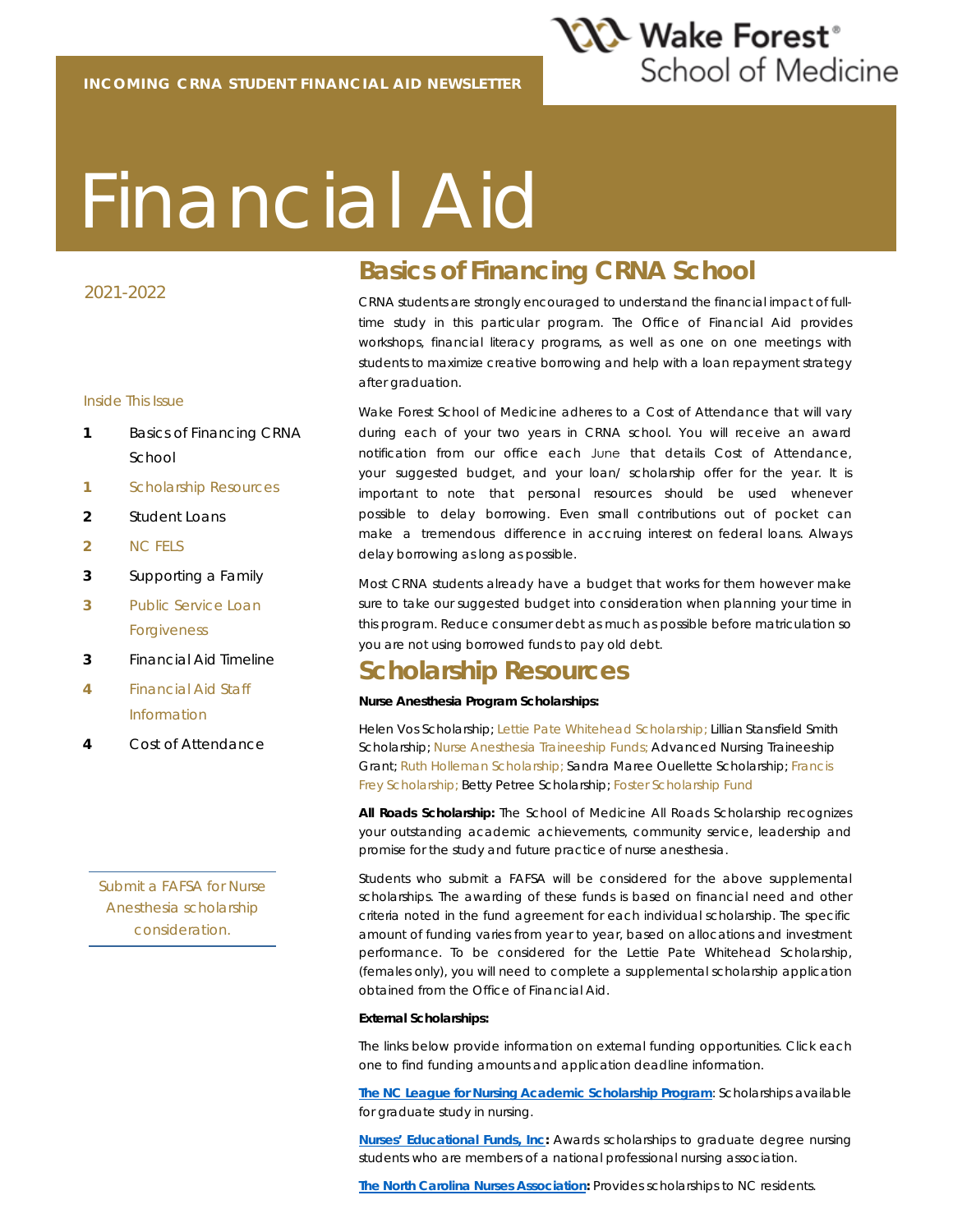#### **Student Loans**

**Federal loans** - As a graduate student, you are eligible for federal loans totaling Cost of Attendance by simply submitting a FAFSA each year. Unsubsidized Stafford and Graduate PLUS loans are available to graduate students.

An Unsubsidized Stafford loan has a lower interest rate and origination fee than the Graduate PLUS loan. Our office will ensure you maximize this loan before using the Graduate PLUS loan. The Stafford loan currently has an interest rate of 4.3% and has a 1.057% origination fee. The Graduate PLUS loan has a current interest rate of 5.3% with a 4.228% origination fee.

Federal loans have fixed interest rates. Once set, each individual loan's rate will never change. Interest rates are evaluated by the Department of Education each year. If they are adjusted, only new loans disbursed after July 1st are affected.

Benefits of federal loans include:

- Six-month grace period before beginning repayment
- Flexible, easy to manage repayment plans
- PSLF eligibility

**Private Loans:** Private loans can be beneficial to some students; however, we encourage you to review the pros and cons before deciding between federal and private funding.

Drawbacks to private loans include the fact that they cannot be consolidated with federal loans and they are not eligible for Public Service Loan Forgiveness. Private loans could be a viable option if you become ineligible to borrow federal loans. They have the potential to offer lower interest rates for borrowers with established credit history. Private loans are good options for students who are managing cash flow, as opposed to those who are living solely on financing. If you secure a position upon graduating, you may likely be in the position to repay your loans quickly saving you money in accrued interest over time.

#### **North Carolina FELS**

NC FELS (Forgivable Education Loan for Service) is a loan forgiveness program that provides \$10,000 a year to CRNA students from North Carolina in exchange for a service obligation following the completion of their training. The service obligation requires recipients to work in NC as a full-time Nurse Anesthetist for each year the loan was awarded. You may work in any geographic area of NC. If you fail to stay in NC after training, you must repay the loan at an interest rate of 8% (interest accrues from the date of disbursement).





*NC FELS Applications can be found at www.CFNC.org*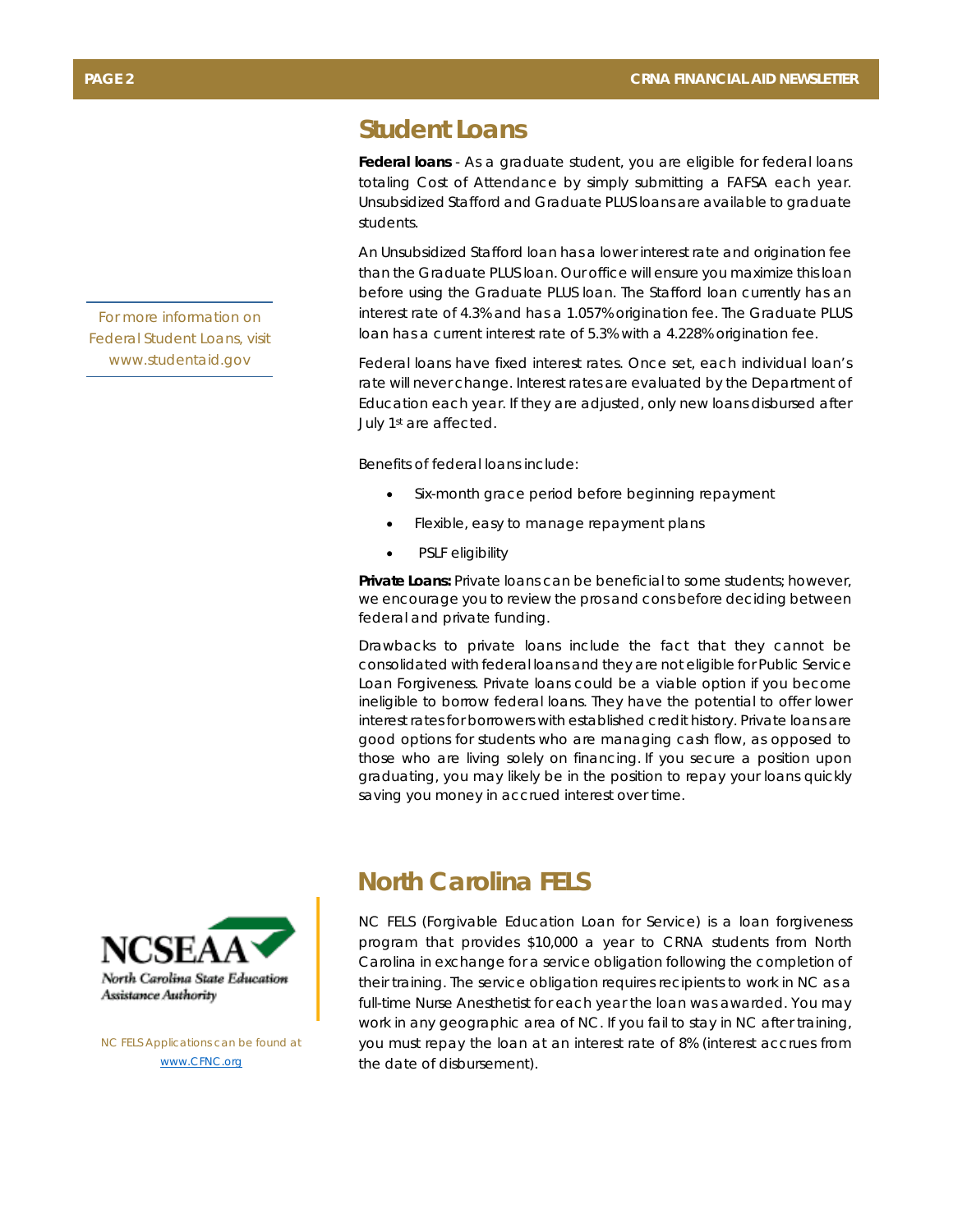#### **Supporting a Family**

Cost of attendance includes only the expenses associated with the student. A dependent care allowance, which most often means the cost of day care for dependent children, may be added to increase the cost of attendance. The amount allowed for day care is based on the ages of the children and on reasonable costs in the area. Keep in mind that the dependent care allowance results in borrowing more money. Students with these circumstances should discuss them with their Financial Aid Officer early in the admission process. Other sources of dependent support that should be explored include social services, religious organizations, and financial assistance from parents or other relatives. Students and spouses/domestic partners should review their lifestyle expectations and be in agreement before making the financial commitment to attend school. Each person needs to be prepared to live like a student, which often means giving up "extras" that before were taken for granted. Begin planning early to reduce debts, and start saving in anticipation of relocation expenses and salary reductions.



*Speak with your Financial Aid Officer if you need additional loans for childcare costs.* 

#### **Public Service Loan Forgiveness**

Public Service Loan Forgiveness was created by Congress to encourage individuals to enter into and continue to work full-time in public service employment. Under PSLF, borrowers may qualify for forgiveness of the remaining balance of their federal student loans after they have made 120 monthly payments while employed full-time by certain public service employers.

#### **Program Requirements:**

**BORROW** – Have eligible loans (Direct Loans Only).

**WORK** – Maintain a full-time employment status while working for a qualifying public service organization.

**REPAY** – Make 120 qualifying payments under an eligible Repayment Plan.

#### **Financial Aid Timeline**

**October 1, 2020:** FAFSA available

**May 15, 2021:** WFSM deadline for FAFSA

**May 30, 2021:** Deadline to accept/decline awards, sign master promissory notes and complete entrance counseling

**June 2021**: award letters are emailed to students

**August 16, 2021**: First financial aid disbursement available

**January 3, 2022**: Second disbursement available

**May 9, 2022:** Third disbursement available

**May 15, 2022:** Second year financial aid application deadline

**August 2022** Second year, first financial aid disbursement